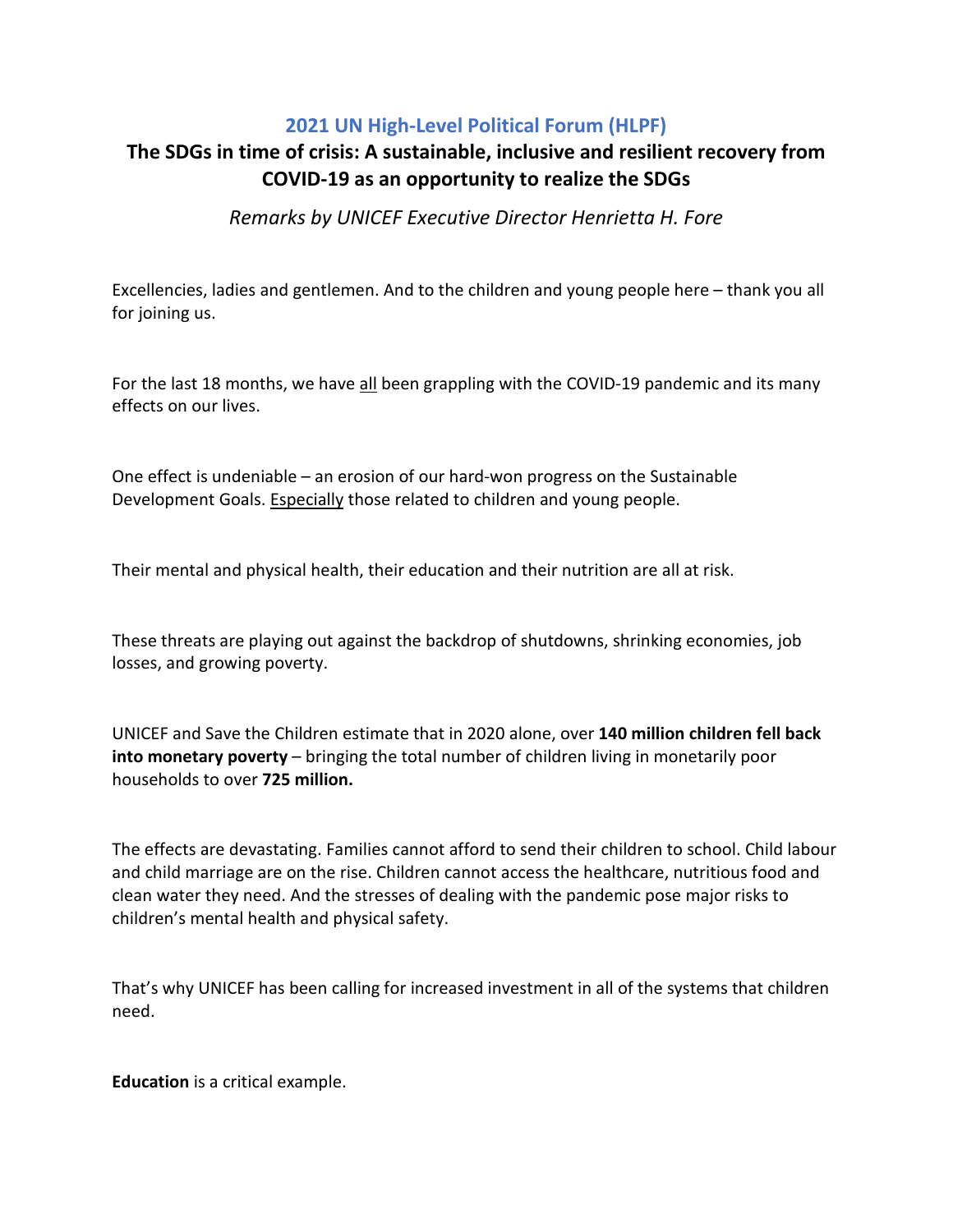At the height of the pandemic, over 1.5 billion students in 190 countries worldwide were affected by school closures.

While millions were able to access online education, over 400 million children without internet access were shut out altogether.

So, in addition to safely opening schools as soon as possible, we also need the public and private sector to join forces to close the digital divide – including by supporting UNICEF and the ITU's Giga initiative to connect every school in the world to the internet. A huge opportunity to equalize education, once and for all.

Two other key needs – that are closely related – are **protection** and **mental health**.

For children already living in stressful or dangerous situations where they faced emotional, verbal, physical or sexual abuse and violence, the pandemic made things far worse. Children found themselves locked at home with their abusers, while also cut off from friends – all while child protection support services were shut down.

Children and young people have repeatedly told us that improving mental health is a high priority -- especially under COVID-19. Yet this area is chronically underfunded around the world.

So as countries look to strengthen their health systems after the pandemic, UNICEF urges increased investments in **mental health services -- including counselling -- for children, young people and their parents and caregivers.** 

Throughout the pandemic, children and young people have demonstrated enormous resilience, bravery and determination.

As a global community, we need to work shoulder-to-shoulder with them to make communities and countries stronger and more responsive to their needs.